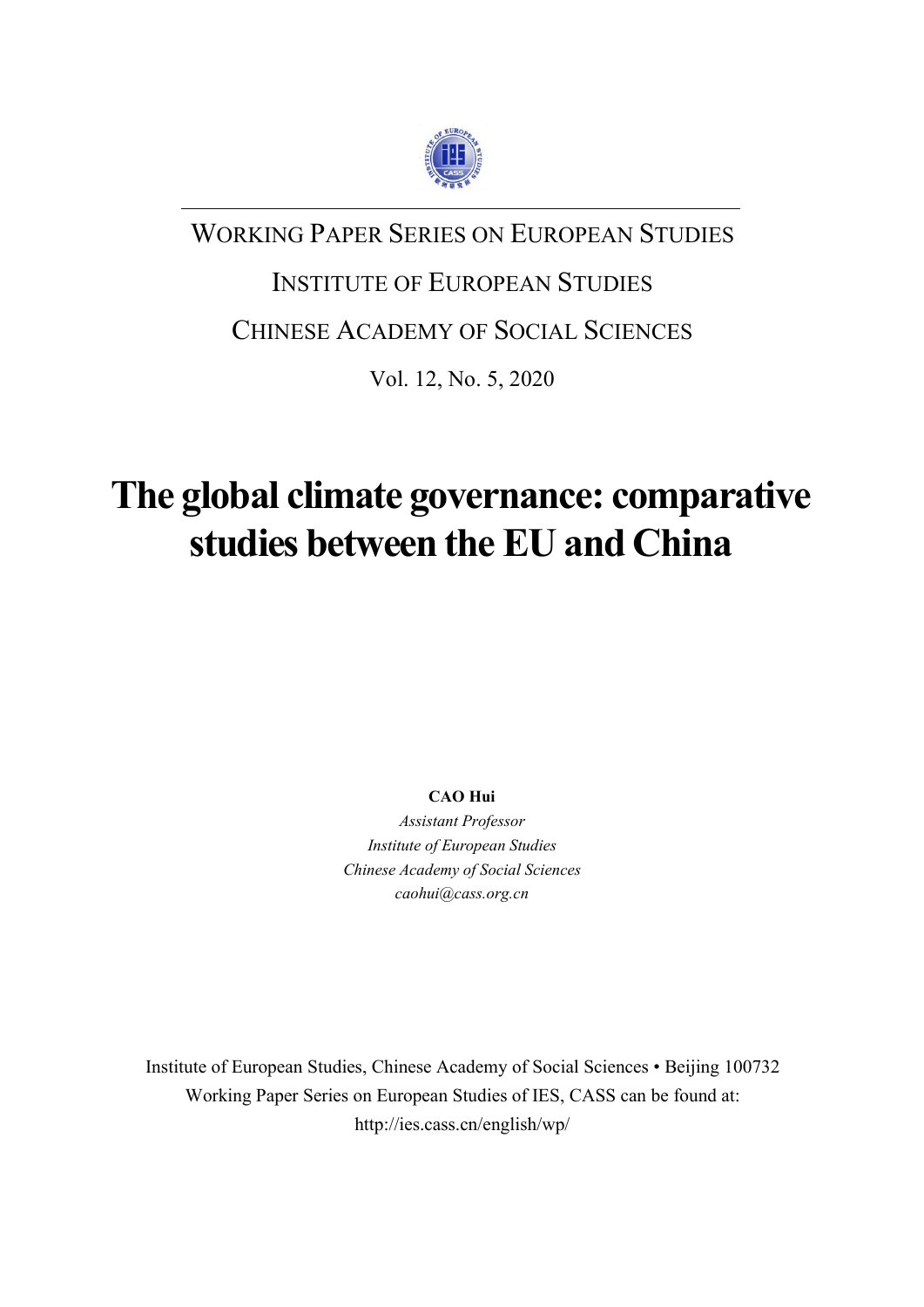All rights reserved. No part of this paper may be reproduced in any form without permission of the author.

CAO Hui Institute of European Studies, Chinese Academy of Social Sciences 5 Jianguomennei Dajie, Beijing 100732 **CHINA** 

Publications in the Series should be cited as: Author, Title, Working Paper Series on European Studies, Institute of European Studies, Chinese Academy of Social Science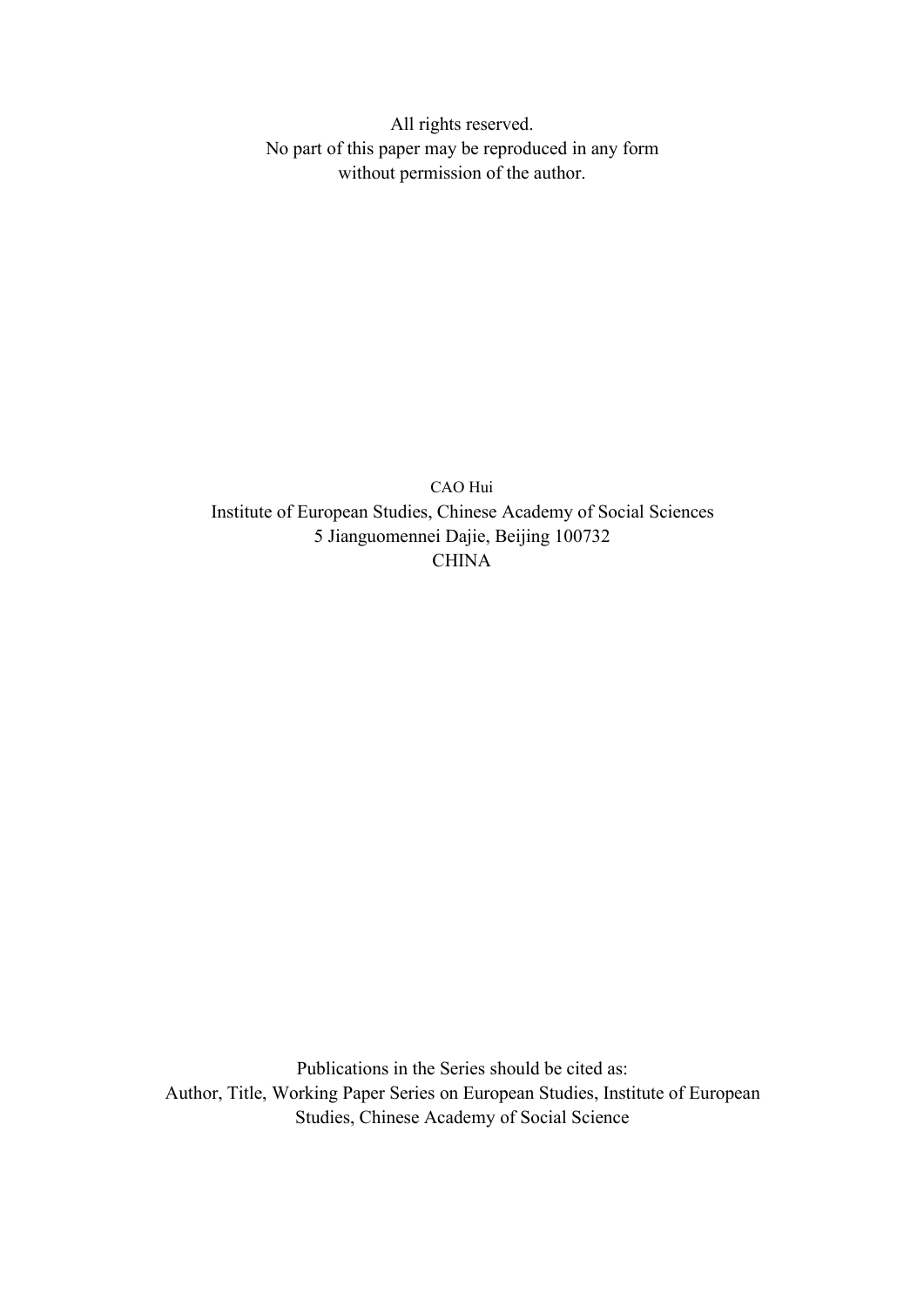#### **The global climate governance: comparative studies between the EU and China**

Associate Prof. Dr. CAO Hui Institute of European Studies, Chinese Academy of Social Sciences

#### Abstract

By comparing the ideas and roles in the process of global climate governance, the article aims to analyze the difference and to explore cooperative perspectives between China and the European Union. The author argues that, both China and the EU have their ideas changed after the ratification of "Kyoto Protocol". China has transformed its position from passive acceptance to active participating international institutions, even raising proposals like south-south cooperation. The delivery of "Intended National Determined Contributions" has strongly showed the China's support on reaching an agreement in Paris by 2015. By taking advantage of agenda-setting power and climate diplomacy, the EU is a leading role of global climate governance and is heading the international direction toward her preference, while she is becoming a pusher of differentiating developing-country groups. Although there is a serious divergence on understanding "the common but differentiated responsibility" principle between China and the EU, but the cooperative space for both parties is getting enlarged, especially after the signature of "Paris Agreement". This result comes not only from China's persistent improvement on its cooperative willingness and capacity, but also from the EU's leading role on collaborating with emerging countries like China in the area of global climate governance.

#### **Introduction**

Climate changes have had widespread impacts on human and natural systems.  $1\text{The}$  $1\text{The}$ climate change has become the core issue in political agenda in the last two decades. <sup>[2](#page-2-1)</sup>The consensus of the international community is to find a solution through collective actions. This is an essential path to deal with the global warming. In the

<span id="page-2-0"></span><sup>1</sup> Intergovernmental Panel on Climate Change (IPCC), "Climate Change 2014: Synthesis Report Summary for Policymakers, Contribution of working group II to the fifth assessment report of the intergovernmental panel on climate change". Cambridge University Press, 2014, p.2; and Intergovernmental Panel on Climate Change (IPCC), "Guidance Note for Lead Authors of the IPCC Fifth Assessment Report on Consistent Treatment of Uncertainties", Geneva, Switzerland, 2010, p. 4.

<span id="page-2-1"></span><sup>2</sup> Anthony Giddens, *The Politics of Climate Change* (2nd Edition), Polity Press, 2011.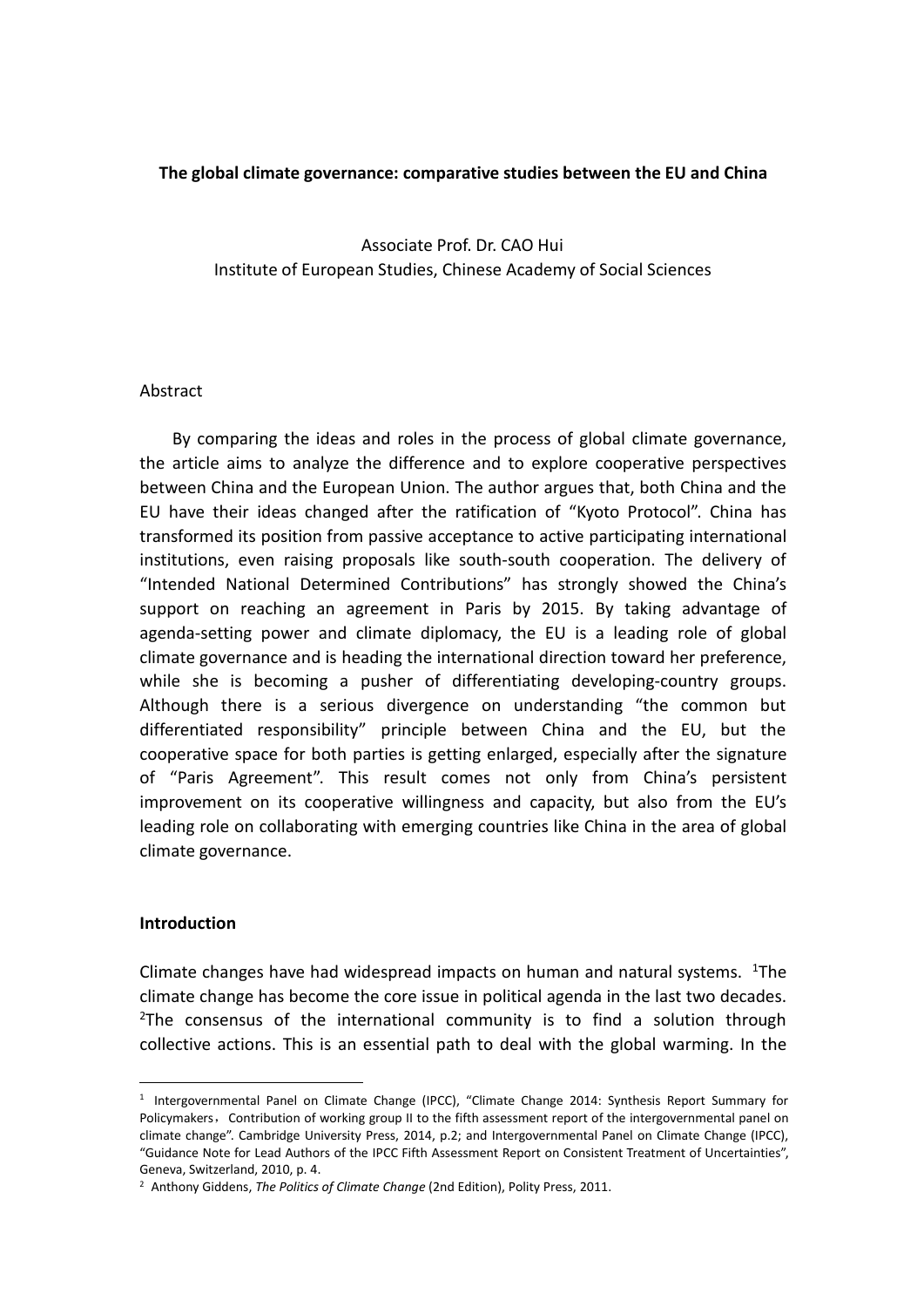regards, international negotiation within the United Nation Framework of Convention on Climate Change (UNFCCC) is the main platform for nations to reach a deal of carrying collective actions. Nevertheless, to understand of "who, what, how and which", countries have appeared their differentiations. The Paris Agreement reached in the end of 2015 in COP 21 has offered a practical and legally-binding platform for global climate governance ever since.

#### **1. The view of China towards global climate governance**

For years, in accordance with the principles of equity and common but differentiated responsibilities (CBDR) and respective capabilities, the Parties to the United Nations Framework Convention on Climate Change ((UNFCCC) have been working on to enhance cooperation and achieved positive progress in the implementation under the UNFCCC.

Over the past 25 years, China's position in international climate negotiations has changed steadily. China hasfully involved in international climate negotiations since the early 1990s. China's action demonstrates her stance towards global climate governance. In the course of continuous participation in international climate negotiations, China has gradually formed a basic global climate concept , which includes five principles. The principles are: adhere to the principle of "common but differentiated responsibilities"; Adhere to the principle of sustainable development; Adhere to the principle of coordinating issues of mitigation, adaptation, finance and technology and the UN leading climate change negotiations; Under the framework of the United Nations convention, China adheres to the decision-making mechanism of "consensus".[3](#page-3-0)

Nevertheless, China had indeed changed her position from "being impossible for China's cutting green-house gas emissions before reaches to the middle-developed country" to deliver her "intended national determined contributions" (INDC) in 2015, [4](#page-3-1) in which China's GHG emission will peak around 2030, and China will lower carbon dioxide emissions per unit of GDP by 60% to 65% from the 2005 level by 2030 and increase the forest stock volume by around 4.5 billion cubic meters on the 2005 level by 2030.<sup>[5](#page-3-2)</sup> As remarks addressed by President Xi at COP21 in Paris, that China believes in "求同存异, 聚同化异", which means to seek common ground while shelving differences and increase common interests and dissolve differences, China's view on global climate governance is that there should be no zero sum game at

<span id="page-3-0"></span><sup>3</sup> "President Hu Jintao Speech on G8 Summit's Dialogue for developing countries in Germany", 9 June 2007, Sina.com from *Beijing Daily*, http://news.sina.com.cn/c/2007-06-09/105411989522s.shtml.

<sup>3</sup> *China's Policies and Actions for Addressing Climate Change*, Information Office of the State Council of the People's Republic of China, November 2011, Part 7, para.2.

<span id="page-3-1"></span><sup>4</sup> European External Actions Service, "Joint statement of the 20th EU-China Summit", 17 July 2015. https://eeas.europa.eu/delegations/china\_en/48424/Joint%20statement%20of%20the%2020th%20EU-China%20 Summit.

<span id="page-3-2"></span><sup>&</sup>lt;sup>5</sup> UNFCCC, "China submits its Climate Action Plan Ahead of 2015 Paris Agreement", 30 June 2015,

https://www4.unfccc.int/sites/submissions/INDC/Published%20Documents/China/1/China's%20INDC%20-%20on %2030%20June%202015.pdf.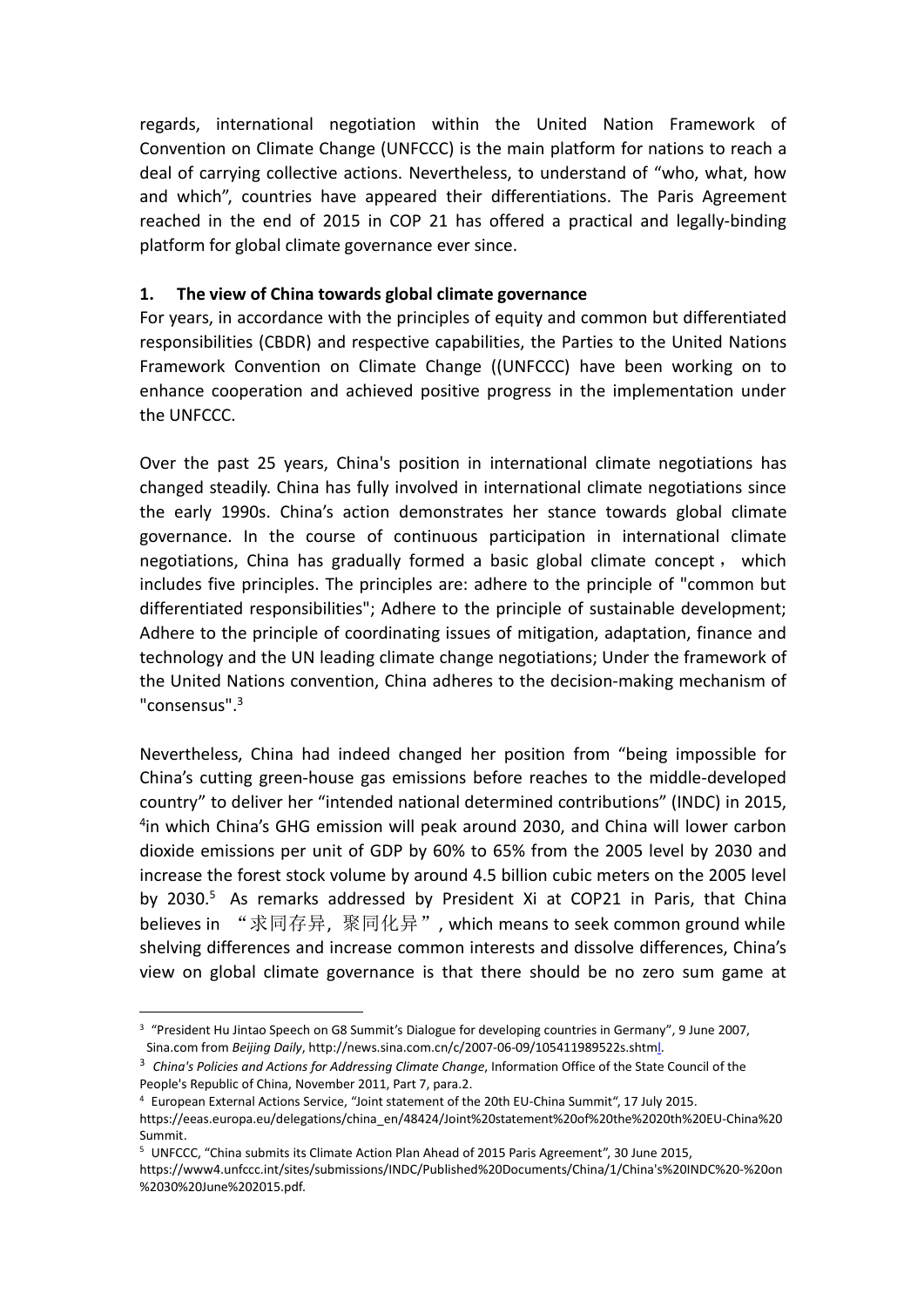international negotiations.

To act on climate change in terms of mitigating greenhouse gas emissions and enhancing climate resilience, is not only driven by China's domestic needs for sustainable development in ensuring its economic security, energy security, ecological security, food security as well as the safety of people's life and property and to achieve sustainable development, but also driven by its sense of responsibility to fully engage in global governance, to forge a community of shared destiny for humankind and to promote common development for all human beings.

The increased willingness of China' central government and cooperative capacity is the main factor to make the transition possible. The actions carried by China's active participating in the global climate governance are reflected three aspects. Firstly, in terms of involving the international institutions, China's position has moved from being suspicious to positively support, particularly in Clean Development Mechanism (CDM) of Kyoto Protocol. Till to 2015, China has over 270 projects registered under UNFCCC's CDM mechanism. [6](#page-4-0)

Secondly, in terms of climate finance and technology transfer, China has innovatively proposed to set up a South-to-South Cooperative Mechanism under the framework the United Nations which in aim to promote the financial cooperation and technological diffusion between developing countries. In the COP15 Copenhagen climate conference, Chinese government claimed that she would not compete with countries form AOSIS or from the least developed countries to apply climate funds. On the contrary, China will actively help these countries to develop their adaption actions with her financial support.

During 2010-2012, Chinese government and companies have invested more than 100 hydropower stations, solar power stations as well as agricultural pilot projects.  $7$ In **In In** 2014, China has committed to mobilize \$5 billion dollars to Caribbean and Latin American countries supporting bilateral cooperation in the section of energy, hi-technology and sustainable development.  ${}^{8}$  ${}^{8}$  ${}^{8}$ China announced in 2015, the establishment of a 20-billion-yuan (about 3-billion-U.S. dollars) China South-South Climate Cooperation Fund to help other developing countries combat climate change.<sup>[9](#page-4-3)</sup>

Thirdly, on domestic level, the results from the international negotiations have positivity pushed Chinese internal climate law making into a fast track. Since the year

<span id="page-4-0"></span><sup>6</sup> UNFCCC, "CDM", https://cdm.unfccc.int/Projects/projsearch.html.

<span id="page-4-1"></span> $7$  "China's real actions reflects its active role against climate change", China.org.cn, 30 November 2011, http://www.china.com.cn/international/zhuanti/cop17/2011\_11/30/content\_24041229.htm.

<span id="page-4-2"></span><sup>8</sup> "Built a community with a shared future for mankind", Keynote speech by President Xin Jinping in China-Latin America and the Caribbean Countries Leaders' Meeting in Brasilia, 18 July 2014, Xinhua Net,

http://www.news.xinhuanet.com/politics/2014-07/18/c\_1111688827.htm.

<span id="page-4-3"></span><sup>9</sup> "China's 20 billion on establishing China Climate South to South Cooperation Fund", China.org.cn, 27 September 2015, http://news.china.com.cn/2015-09/27/content\_36692444.htm.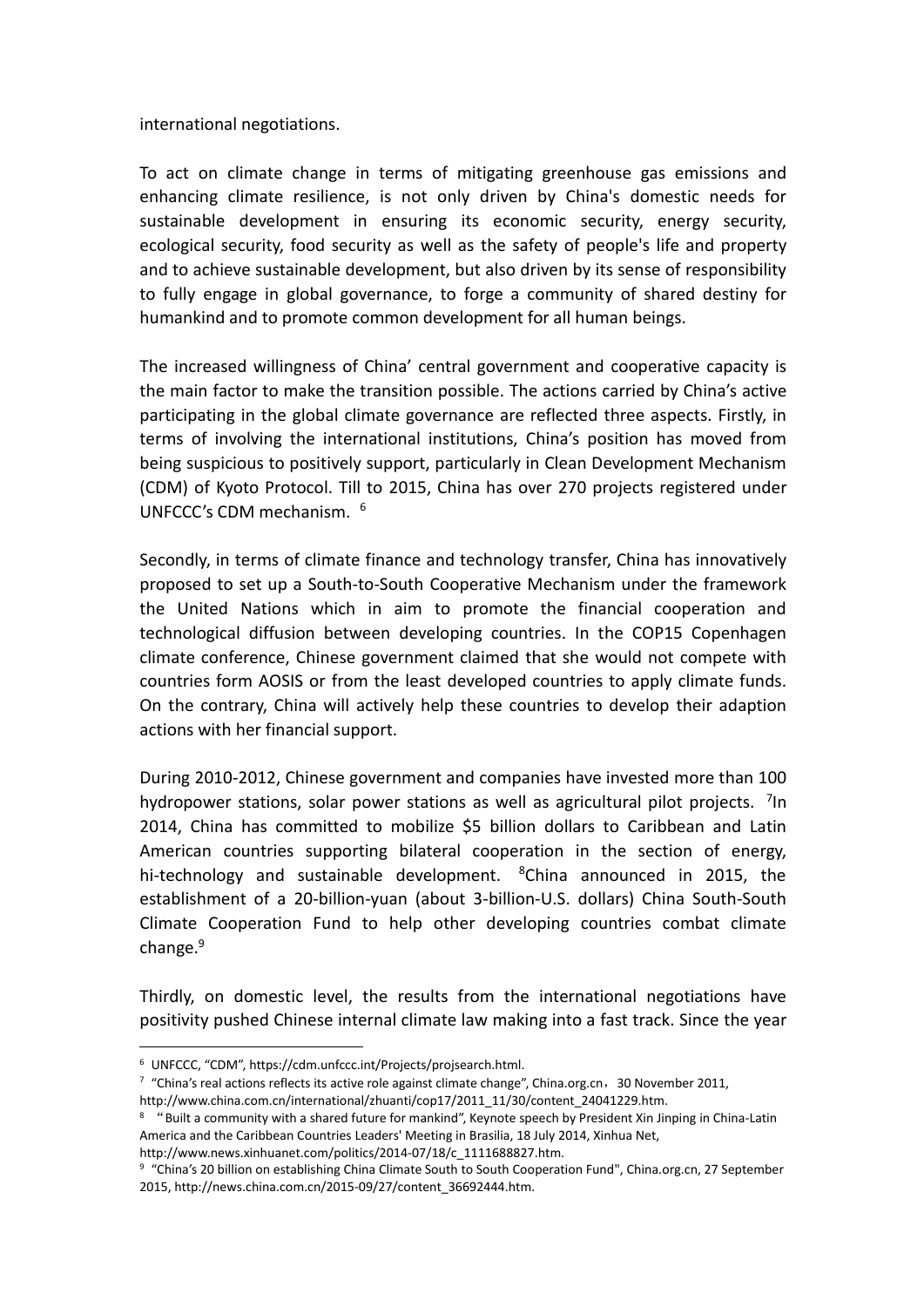of 2005, Chinese government consistently adopt relating policies to control carbon emission by adjusting industrial structure and energy mix, improving energy efficiency as well as increasing carbon credits.

To accomplish low carbon goals, China adopted a range of major policy measures to mitigate and adapt to climate change during the 11th Five-Year Plan (2006-2010) period, and has achieved remarkable results. The Outline of the 12<sup>th</sup> Five-Year Plan for National Economic and Social Development released in 2011 which established the policy orientation of promoting green and low-carbon development, and clearly set the objectives and tasks of addressing climate change for the next five years.<sup>[10](#page-5-0)</sup>

The Chinese government constantly sets strong ecological and economic targets by addressing climate change into its mid-and long-term planning for economic and social development as a major issue concerning its overall economic and social development. These policies includes, such as, National Program on Climate Change, the Work Plan for Controlling Greenhouse Gas Emissions during the 12th Five-Year Plan Period, the Comprehensive Work Plan for Energy Conservation and Emission Reduction for the 12th Five Year Plan Period, the 12th Five Year Plan for Energy Conservation and Emission Reduction, the 2014-2015 Action Plan for Energy Conservation, Emission Reduction and Low-Carbon Development, and the National Plan on Climate Change (2014-2020). In 2014, China adopts "Environmental Protection Act". The pass of the Act has shown China's dramatic change in environmental law-making. The Act has set a strict legislative system toward those who pollutes the environment. $11$ 

Besides, China has viciously been promoting renewable energy. China is already the world's leading country both in energy saving and in the use of new and renewable energy. <sup>[12](#page-5-2)</sup>In 2014, the energy consumption and the emission of carbon dioxide per unit of the gross domestic product (GDP) decreased by 29.9 percent and 33.8 percent respectively, compared to the 2005 levels. In the future, China will achieve the installed capacity of wind power reaching 200 gigawatts, the installed capacity of solar power reaching around 100 gigawatts and the utilization of thermal energy reaching 50 million tons coal equivalent by 2020. The data of International Energy Agency shows, during the period of 2019-2024, China will account for 40% of global renewable capacity expansion over the forecast period. The higher forecast figure for China is because of improved system integration, lower curtailment rates and enhanced competitiveness of both solar PV and onshore wind. China is forecast to account for almost half of global distributed PV growth, and will overtake the

<span id="page-5-2"></span><sup>12</sup> Barbara A. Finamore, "China's Quest for Global Clean Energy Leadership", Institute of International Affairs

<span id="page-5-0"></span><sup>&</sup>lt;sup>10</sup> China's National Energy Administration (NEA), China: 12th Five-Year Plan on Solar Power Development (in Chinese), September 2012, https://policy.asiapacificenergy.org/node/41.

<span id="page-5-1"></span><sup>11</sup> *Law on Environment Protection in The People's Republic of China*, Article 31, Chinese Government Legal Information Net, 25 April 2014, http://www.moj.gov.cn/Department/content/2014-04/25/592\_201403.html.

<sup>(</sup>IAI), working paper No.20/05, January 2020.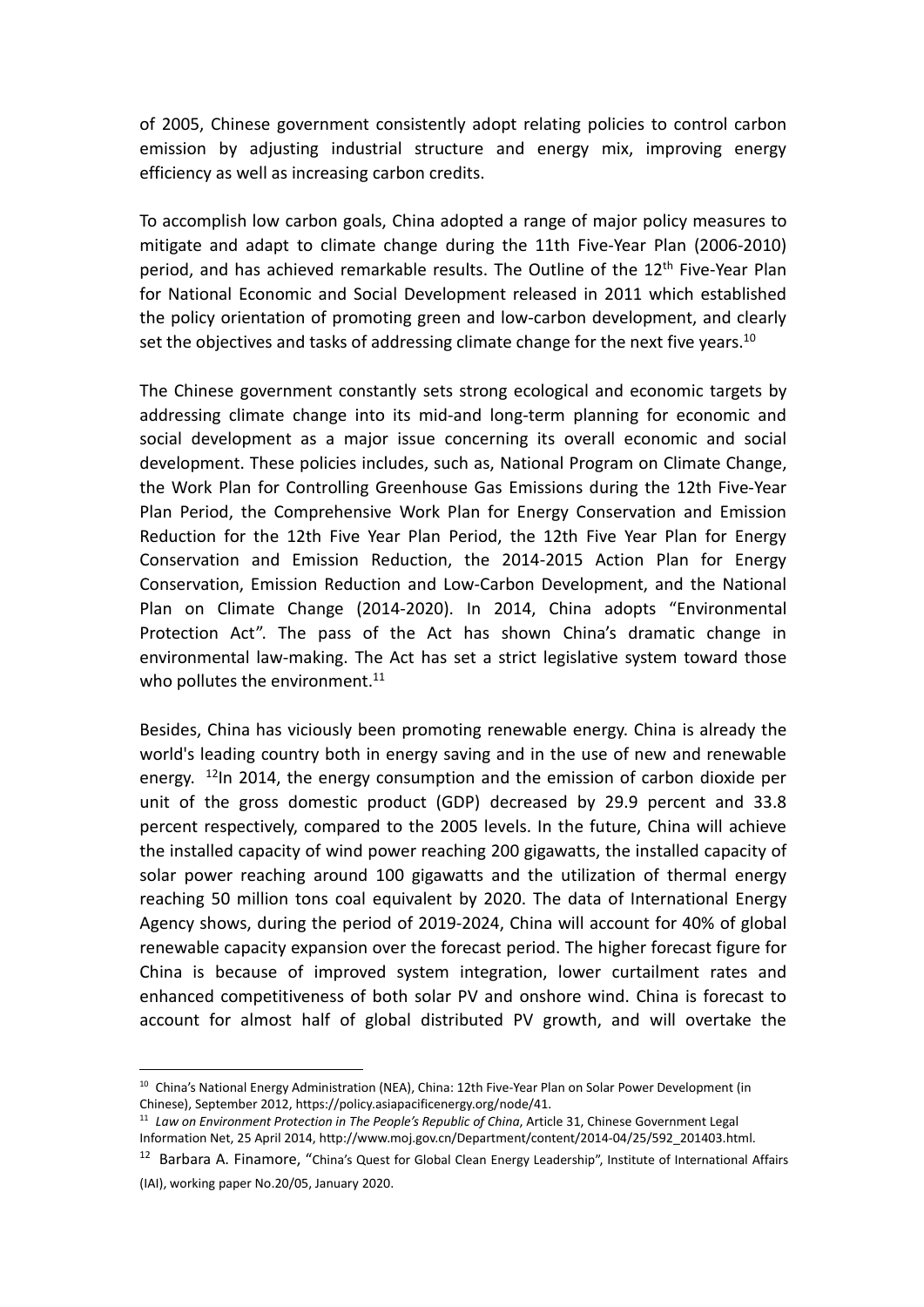European Union to become the world leader in installed capacity as early as  $2021^{13}$  $2021^{13}$  $2021^{13}$ 

China has put into place a host of other enabling policies and measures to support the development of renewable energy. These include ongoing power sector reforms, the construction of the world's largest ultra-high voltage transmission network, promotion of distributed energy and microgrids, support for the development of energy storage technologies, a national carbon market and measures to reduce the country's reliance on coal.

Over the past fifteen years, as solar and wind power have grown exponentially, China has adopted an increasingly ambitious series of renewable energy targets. The country has already exceeded its 2020 installed capacity targets for wind (210 gigawatts, GW) and solar (150 GW). Under the Paris Agreement, China pledged by 2030 to increase the share of non-fossil energy to 20 per cent of its energy mix, reduce its carbon intensity 60 to 65 per cent below its 2005 level, and peak its CO2 emissions (making best efforts to peak earlier).

During the period of 2010 – 2019, China has committed 758 billion US dollars in renewables capacity (excluding large hydropower), followed far behind by the US at 356 billion and Japan at 202 billion.<sup>[14](#page-6-1)</sup>

China has not only improved her willingness in GHG emission control, but also increased her internationally cooperative capacity. Since 2017, the Chinese government has taken a series of actions in adjusting the industrial structure, optimizing the energy mix, conserving energy and improving energy efficiency, controlling greenhouse gas emissions from non-energy activities, and increasing carbon sinks, and achieved positive results. In 2017, China's carbon intensity was reduced by about 46 percent from 2005 levels, exceeding the target of a 40-45 percent reduction by 2020.[15](#page-6-2)

#### **2. The view of the EU towards global climate governance**

Like China, the EU has been changing her stance in international climate negotiations. Before 2005, in order to make deal of the Kyoto Protocol, the EU was in support of most of developing countries, in other words, she was in line with "common but different responsibility principle" (CBDR). However, due to the implementation of the Emission Trade System Directive (EU-ETS) in 2005, the EU has shown "polluter pay" principle for including more industry into the EU ETS. Recently, the Council approves the revision of EU Directive of setting road tolls for heavy goods vehicles as well as

<span id="page-6-0"></span><sup>&</sup>lt;sup>13</sup> International Energy Agency, "Renewables 2019: Market analysis and forecast from 2019 to 2024", October 2019, https://www.iea.org/reports/renewables-2019.

<span id="page-6-1"></span><sup>14</sup> Frankfurt School-UNEP Centre/BNEF, Global Trends in Renewable Energy Investment 2019, Frankfurt am Main, September 2019,

https://www.unenvironment.org/resources/report/globaltrends-renewable-energy-investment-2019.

<span id="page-6-2"></span><sup>15</sup> Ministry of Ecology and Environment of People of Republic of China, "China's policies and actions addressing on climate change: 2018 annual report", November 2018, p.4.

http://www.mee.gov.cn/ywgz/ydqhbh/qhbhlf/201811/P020181129539211385741.pdf.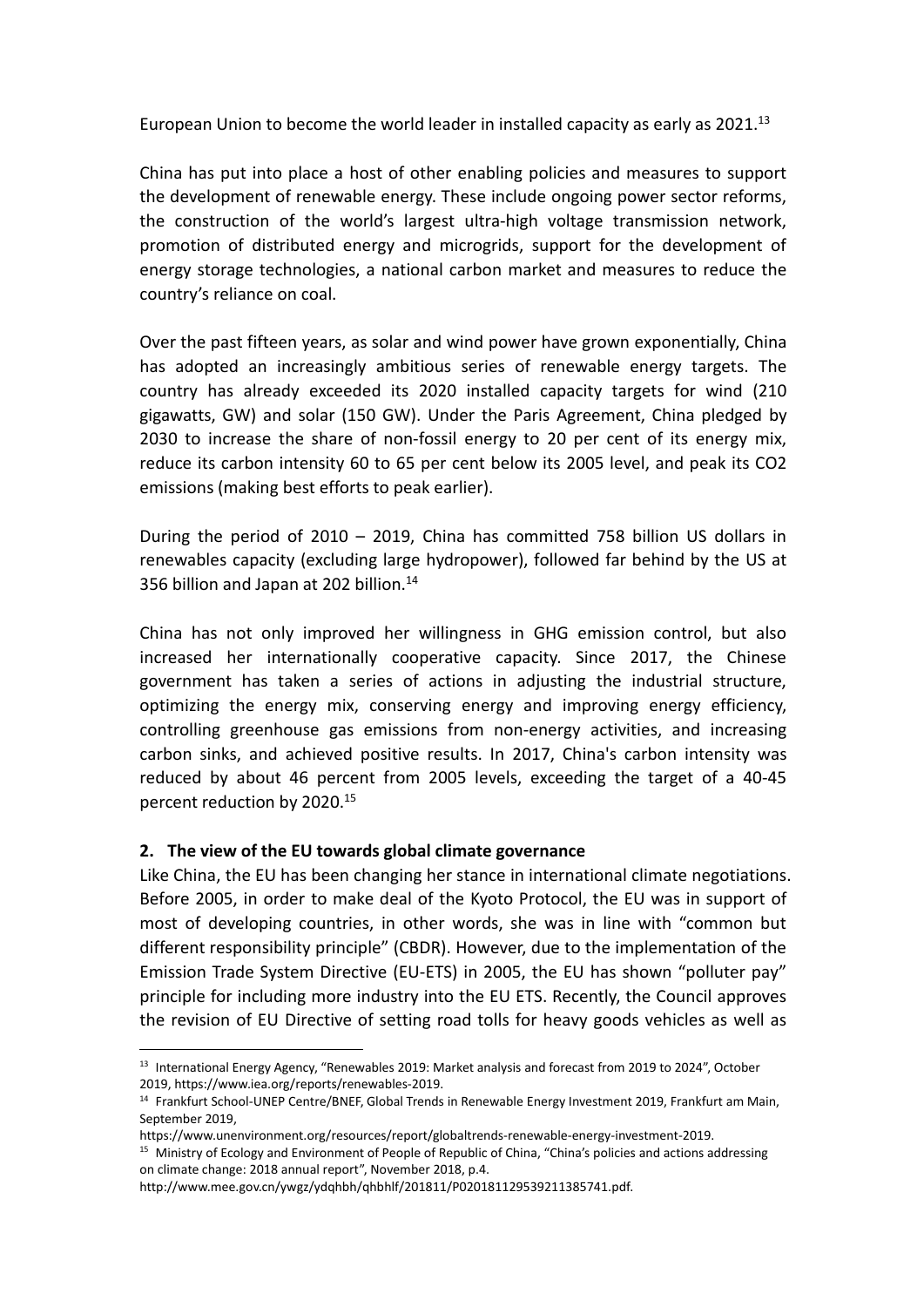the maritime industry. Ever since then, the EU implements EU-ETS policy internally as well as to promote of reaching a globally legally-binding agreement at international arena. [16](#page-7-0)

European think tank IAI argues, the establishment of EU' leadership has built on raising her CO2 target and strengthening her norms. $17$  The EU has seized the "opportunity window" as U. S exited from Kyoto Protocol (KP) in 2000, and turned the pressure of implanter KP into motive of building internal institutions and rule of law regarding to climate and energy. Since then, the EU Emission Trading System has become the core of Union, and furtherly consolidated the climate\energy into EU ideas on global governance.  $18$ 

In terms of climate diplomacy, the EU integrates its internal climate policy into its foreign aid and development policies, and adopts bilateral and multilateral channels under the framework of foreign aid to promote the EU's concept of climate governance through cooperation in climate-related projects. For example, the European Union has launched multilateral cooperation on climate change with the food and agriculture organization of the United Nations, the United Nations environment programme, the African union and the Latin American development bank. The European Union has committed 20 million euros to the UN environment development agency's launch Africa green initiative to support sustainable development in Africa. [19](#page-7-3)As the EU implementing institute, the European bank for reconstruction and development (EBRD) has partnered with the climate investment fund (CIF), built a multilateral banking mechanism that provides grants, low-interest loans, risky mitigation tools and other financial leverage to support local climate change-related projects in developing countries.  $^{20}$  $^{20}$  $^{20}$ During the year 2014-2018, the EBRD invested nearly 7.9 billion euros in 183 projects in 34 countries in energy related sectors. There are about 84% of total projects are implemented by the EBRD's "Green Economic Transition Approach".[21](#page-7-5)By Using the approach, EBRD's 107 operations contributed to a cumulative expected annual emissions reduction of more than 15,000 kt CO2e/year.<sup>[22](#page-7-6)</sup>

Although suffered a setback in Copenhagen in 2009, the EU soften her position on emission cutting target internally, and added her desire for a legally-binding new

<span id="page-7-0"></span> $16$  European Commission, "The Paris Protocol – A blueprint for tackling global climate change beyond 2020", Brussels, 25 February 2015, COM (2015) 81 final, pp.8-9.

<span id="page-7-1"></span><sup>&</sup>lt;sup>17</sup> Luca Bergamaschi and Nicolò Sartori, "The Geopolitics of Climate A Transatlantic Dialogue", IAI paper, June 2018.

<span id="page-7-2"></span><sup>&</sup>lt;sup>18</sup> Cao Hui, The European Union's climate change policy: in the nexus of internal policy-making and international negotiations, LAP Lambert Academic Publishing, 2012.

<span id="page-7-3"></span><sup>&</sup>lt;sup>19</sup> European Commission, "2014 annual report: on the European Union's development and external assistance policies and their implementation in 2013", 13 August 2014, p.111.

<span id="page-7-4"></span> $20$  European Bank for Restructure and Development, "Annul Report 2014 – overview", 14 May 2015, p.7.

<span id="page-7-5"></span><sup>&</sup>lt;sup>21</sup> European Bank for Restructure and Development, "Energy Sector Strategy 2019-2023" Report, 12 December 2018, p.6.

<span id="page-7-6"></span><sup>&</sup>lt;sup>22</sup> European Bank for Restructure and Development," Thematic Evaluation: Review of the EBRD Energy Sector Strategy (2014-2018)– MANAGEMENT COMMENTS", April 2018, p.2.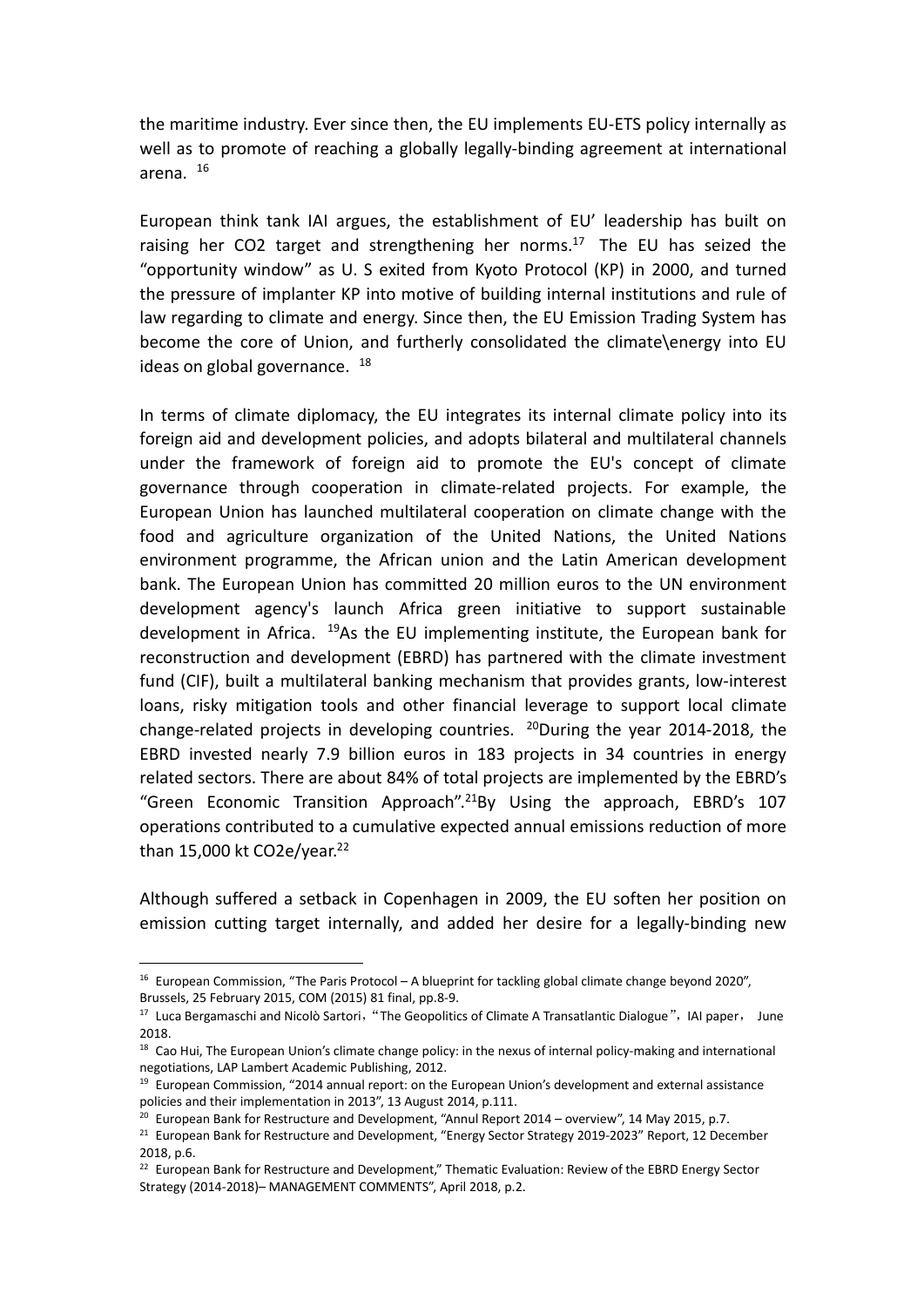agreement at the international level.  $^{23}$  $^{23}$  $^{23}$ The EU-ETS has become the core of the EU's climate governance. After the Copenhagen's failure, the EU has vigorously promoted climate diplomacy into its external policies. Non-governmental organizations have also become an instrument for the EU to export her ideology in global climate governance. Cartagena Dialogue for Progress Action is an example which plays a key role to bridge the EU with many developing groups as well as the developed countries, such as parachute groups.  $24$ Through her climate diplomacy, the EU has successfully regained leading role in international climate negotiations, and still in the power of agenda-setting. The kind of soft power has helped the EU to materialize Paris Agreement in COP 21 in 2015.

In 2020, new European Commission led by Ursula von der Leyen has presented the European Green Deal, which is a roadmap for making the EU's economy sustainable by turning climate and environmental challenges into opportunities across all policy areas and making the transition just and inclusive for all.<sup>[25](#page-8-2)</sup>

The European Green Deal covers all sectors of the economy, notably transport, energy, agriculture, buildings, and industries such as steel, cement, ICT, textiles and chemicals.

To set into legislation the political ambition of being the world's first climate neutral continent by 2050, the Commission will present within 100 days the first 'European Climate Law'. To reach EU's climate and environmental ambition, the Commission will also present the Biodiversity Strategy for 2030, the new Industrial Strategy and Circular Economy Action Plan, the Farm to Fork Strategy for sustainable food and proposals for pollution-free Europe. Work will immediately start for upping Europe's 2030 emissions targets, setting a realistic path to the 2050 goal.

Meeting the objectives of the European Green Deal will require significant investment. Achieving the current 2030 climate and energy targets is estimated to require €260 billion of additional annual investment, representing about 1.5% of 2018 GDP. This investment will need the mobilisation of the public and private sectors. The Commission will present in early 2020 a Sustainable Europe Investment Plan to help meet investment needs. At least 25% of the EU's long-term budget should be dedicated to climate action, and the European Investment Bank, Europe's climate bank, will provide further support. For the private sector to contribute to financing the green transition, the Commission will present a Green Financing Strategy in 2020.

<span id="page-8-1"></span><span id="page-8-0"></span><sup>&</sup>lt;sup>23</sup> Lisanne Groen, Arne Niemann and Sebastian Oberthür, "EU as a Global Leader? The Copenhagen and Cancun UN Climate Change Negotiations", *Journal of Contemporary European Research*, 2012, Vol. 8, No.2, pp. 173-191. <sup>24</sup> International Institute for Sustainable Development, "Cartagena Dialogue to Accelerate Preparations for Post-2020 Targets", 4 April 2014.

<span id="page-8-2"></span><sup>&</sup>lt;sup>25</sup> European Commission, "COMMUNICATION FROM THE COMMISSION TO THE EUROPEAN PARLIAMENT, THE EUROPEAN COUNCIL, THE COUNCIL, THE EUROPEAN ECONOMIC AND SOCIAL COMMITTEE AND THE COMMITTEE OF THE REGIONS:The European Green Deal", 11 December 2019, Brussels, COM (2019) 640 final.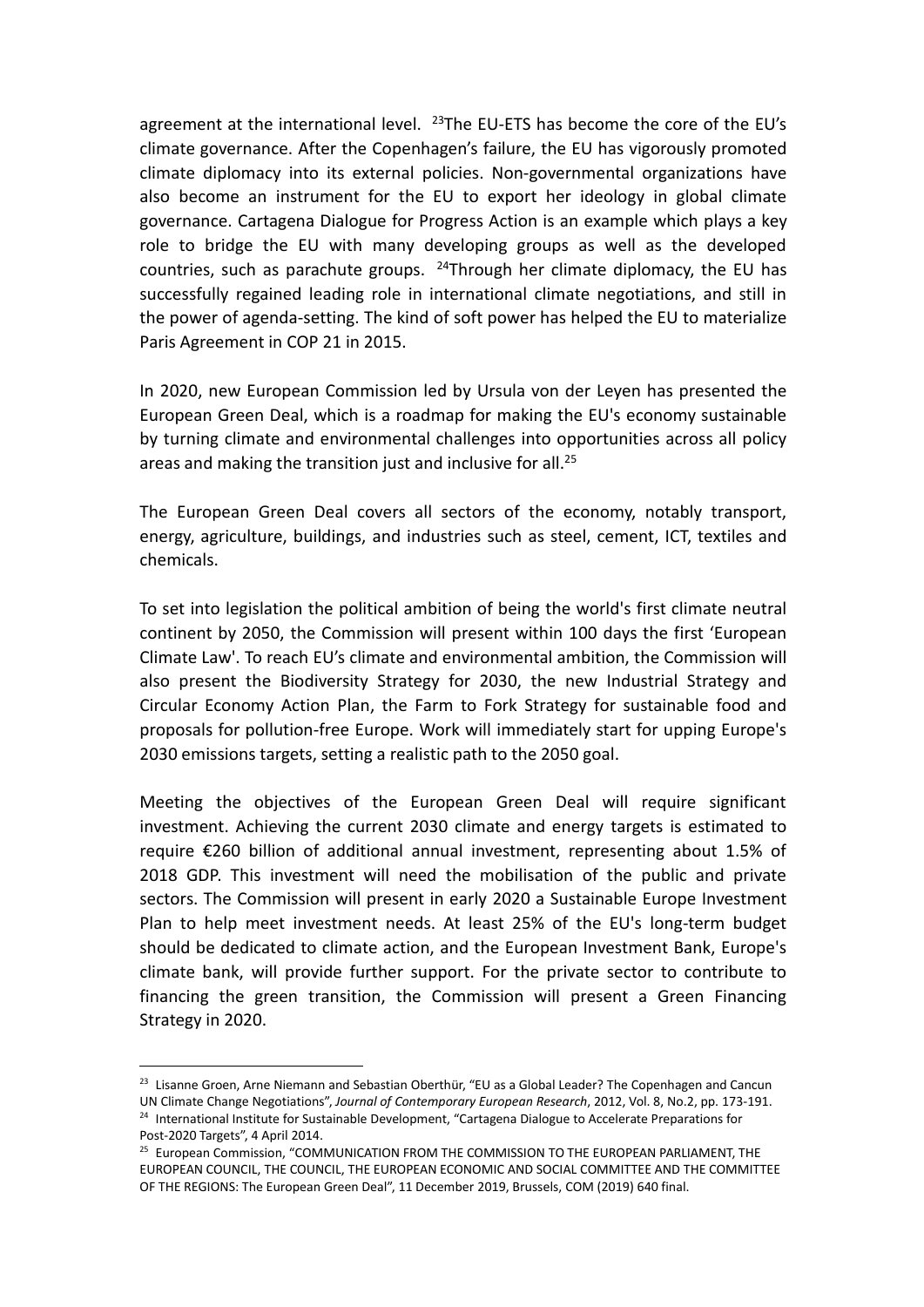Even due to epidemic of COVID-19 started from March 2020, the EU had initiative an ambitious recovery economy plan. Again, EU's objectives on green investment and transition in the post pandemic era are still sitting as the political priority.  $26$ 

In brief, the EU's global climate governance could be summarized as: below 2 degree C global temperature goal, set up a legally-binding global emission-cutting agreement, the INDCs between countries should be compatible, adapt a transparent mechanism in surveillance of country's activities relating mitigation and adaptation. The New Green Deal will be EUs growth strategy.

#### **3. The conflicts and cooperation between the EU and China**

The main difference between the EU and China is cause by the different understanding on "CBDR" principle. As Chinese government stressed, the implementation of the Paris Agreement shall reflect the principle. However, the EU reckons that the Paris Agreement is the first step to reach a globally emission-cutting in terms of its legally-binding nature. The Agreement has set up a surveillance mechanism in monitor countries' mitigation or adaptation activities.  $27$ The reporting and review system will be adopted by all parties who ratify the Paris Agreement in the near future.<sup>[28](#page-9-2)</sup>

The main conflicts have arisen in aviation industry in 2009 after the EU started to charge non-EU airline companies for carbon emission, and caused political dispute more than just a climate problem. Not until March 2011, the China Air Transport Association (CATA) made an official statement to claim that it against the inclusion of the aviation industry into the EU ETS. In the statement, CATA claimed that the regulation of the EU to include all flights in and from the EU has violated the principle of "Common but Differentiated Responsibilities" (CBDR) followed by the international community on climate change issue. The EU' unilateral action has not just against the rule of the Chicago Convention, but also adds global transaction costs for aviation industry to combating the carbon emission reduction.

The conflict is the mirror of different interpretation of CBDR principle between the EU and China. However, the divergence is on the contrary to stimulate the cooperative potentials between both sides.

In the side of institutional building, the EU and China has set up mechanism to communicate. Many projects in relating to climate have been carried out, such as the establishment of "Sino-EU Clean and Renewable Energy Institute", "Sino-UK (Guangdong) Carbon Capture and Storage Centre". The EU helps China to conduct a

<span id="page-9-0"></span><sup>&</sup>lt;sup>26</sup> Usula van der Leyen, "Coronavirus: President von der Leyen outlines EU budget as Marshall Plan for Europe's recovery", speech at the European Parliament, 16 April 2020,

https://ec.europa.eu/ireland/news/president-von-der-leyen-addresses-european-parliament-on-the-eu-coordina ted-action-to-combat-the-coronavirus-pandemic\_en.

<span id="page-9-1"></span><sup>27</sup> UNFCCC, "Adoption of the Paris Agreement". Bonn, 2015.

<span id="page-9-2"></span><sup>&</sup>lt;sup>28</sup> Peiter Pauw, Kennedy Mbeva and Harro van Asselt, "Subtle differentiation of countries responsibilities under the Paris Agreement", *Palgrave Communication* access*,* 2019, Vol. 5. No. 86.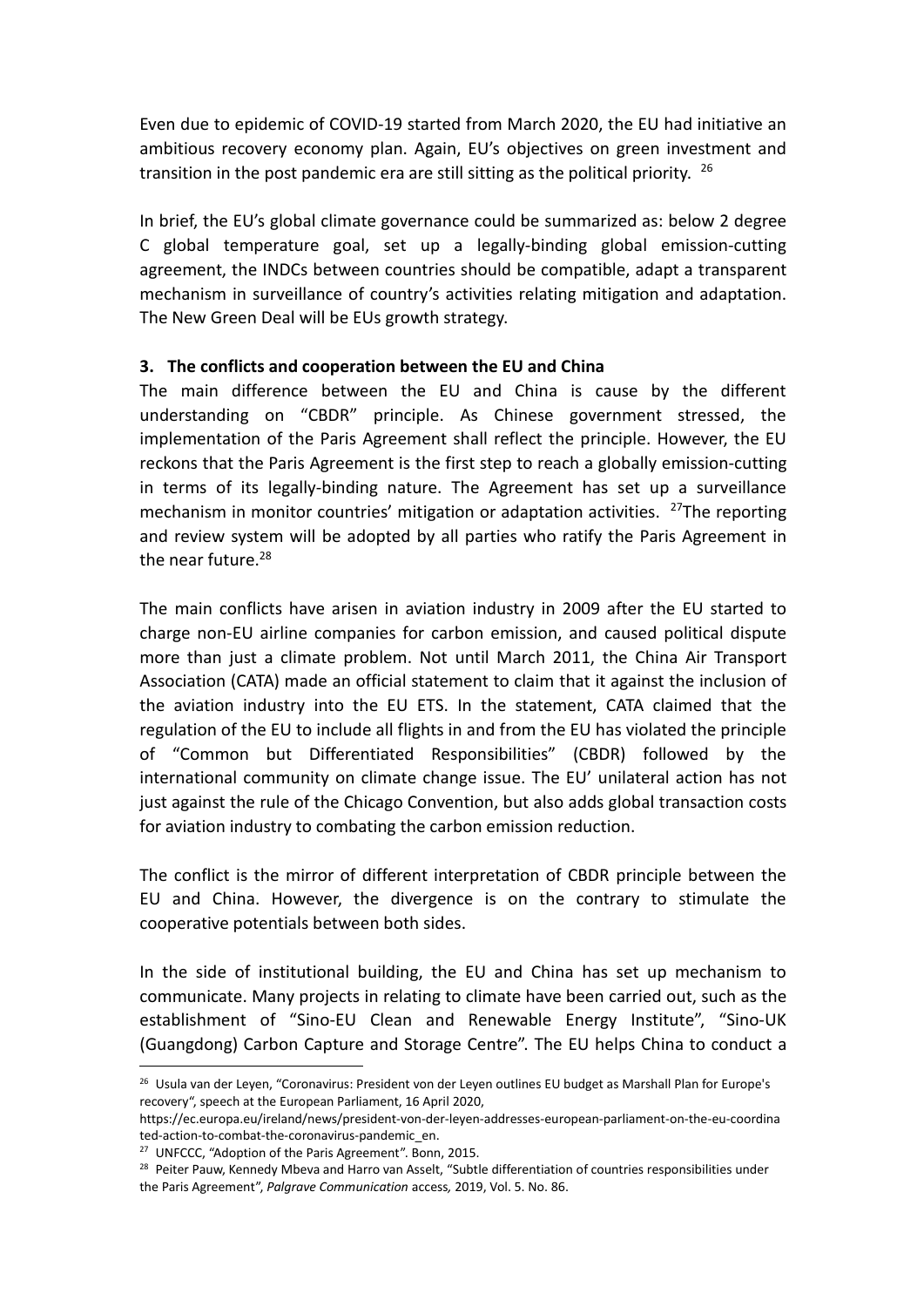pilot program in aiming to set up national-wide carbon market. The significant program is officially started in 2014, and China has announced to start national carbon market by the end of  $2017<sup>29</sup>$  $2017<sup>29</sup>$  $2017<sup>29</sup>$  the EU-China Joint Statement on Climate Change was agreed In 2015. In 2018, the two sides reaffirmed the importance of combatting climate change and welcomed the adoption of the *Leaders' Statement on Climate Change and Clean Energy*, which is annexed to this statement, and the *Memorandum of Understanding to Enhance Cooperation on Emissions Trading* between the European Commission and the Ministry of Ecology and Environment of the People's Republic of China. They committed to contributing actively to the conclusion of the Paris Agreement Work Programme at COP 24 in Katowice in 2018 in order to ensure full and effective implementation of the Paris Agreement.<sup>[30](#page-10-1)</sup>

#### **4. Conclusion**

In the certain period of time, the EU and China still coexist with conflicts and cooperation towards global climate governance. The different interpretation for CBDR principle under the UNFCCC has damaged the mutual trust at certain level. On one hand, like other developed countries, the EU accuses the emerging countries, including China for "free riding" of public goods offered by the international climate negotiation; on the other hand, developing countries complain that the EU is downplaying its GHG emission cutting target as well as its contribution in climate financing.  $31B$  $31B$ esides, developing countries stressed that they short of resources and institutional capacity to meet the requirements for implementing the global rules on climate change.

However, during the last decade, Chinese government has had significant developments both in willingness and cooperative ability.  $32$ Due to being in the different phase in terms of economic development, China and the EU's position in the global climate governance has remained a certain level of gap. The EU has the leading role and the power of agenda-setting in the global governance process, and is still benefited from it. China, as a main emerging developing country and one of the biggest polluter, China will continually adapt mitigation and reduction policies addressing on climate change by enhancing mechanisms and capacities to effectively defend against related risks in key sectors, such as industry, agriculture, forestry and water resources. Through implementing proactive national strategies on climate change, promoting carbon emission trading market etc., China had put her best efforts to gain trust from international communities. In reality, the EU and China

<span id="page-10-0"></span><sup>&</sup>lt;sup>29</sup> "National Carbon Emission System starts, what will Chinese carbon market be?", Xinhua Net, 20 December 2017, http://www.xinhuanet.com/2017-12/20/c\_1122137497.htm.

<span id="page-10-1"></span><sup>&</sup>lt;sup>30</sup> European Council and the Council of European Union, "Joint statement of the 20th EU-China Summit", 16 July 2018,

https://www.consilium.europa.eu/en/press/press-releases/2018/07/16/joint-statement-of-the-20th-eu-china-su mmit/.

<span id="page-10-2"></span><sup>&</sup>lt;sup>31</sup> Joanna Depledge and Farhana Yamin, "The global climate-change regime: a defence". In: Dieter Helm, Cameron Hepburn (eds.) *The economics and politics of climate change*. Oxford University Press, 2009, pp. 433–453.

<span id="page-10-3"></span><sup>32</sup> Cao Hui, "China and EU in the global climate governance: idea, action and cooperation", *The Journal of European Studies*, 2015, Vol.5, pp.50-65.